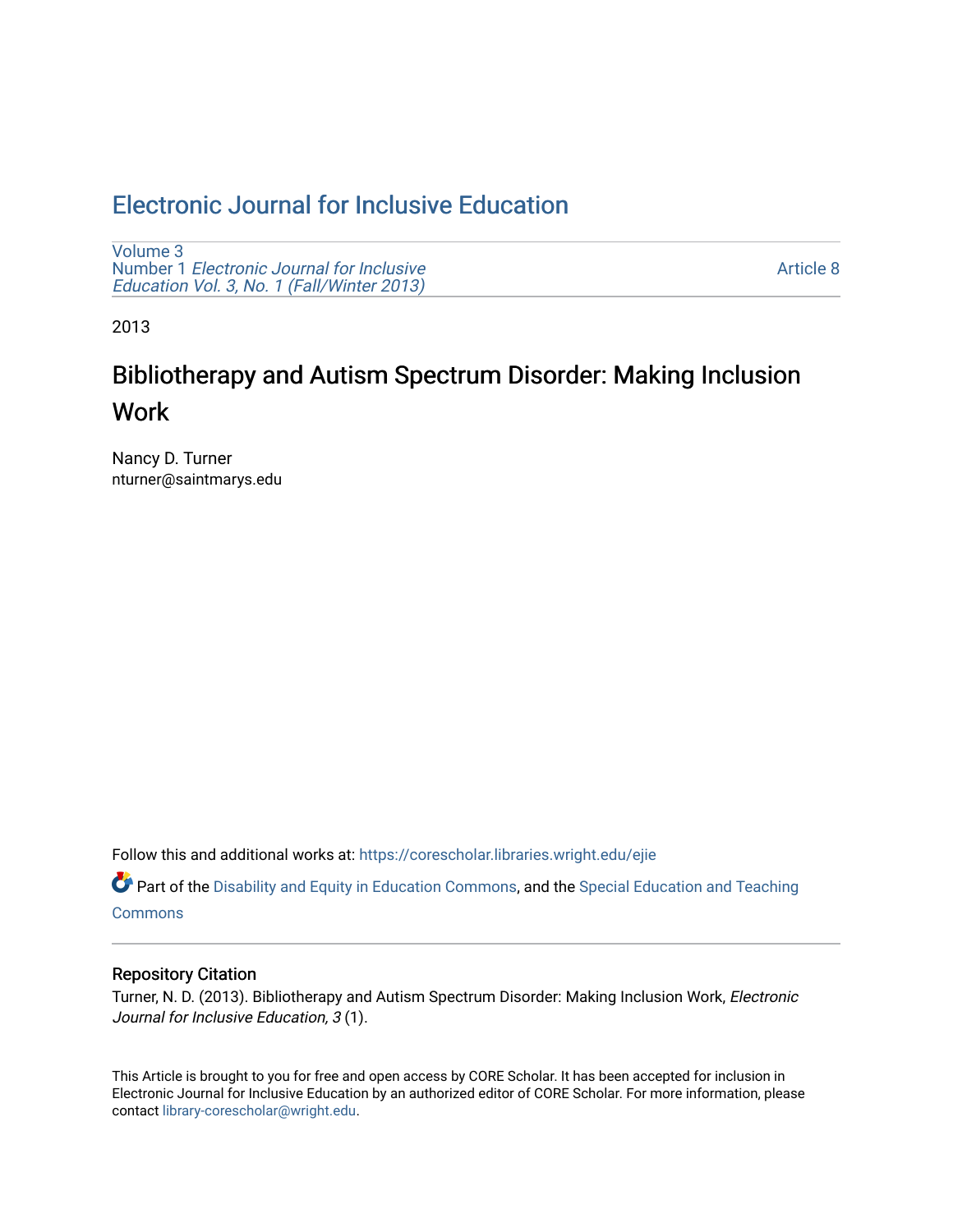Bibliotherapy and Autism Spectrum Disorder:

Making Inclusion Work

Nancy D. Turner

Saint Mary's College

Author Note:

Nancy D. Turner, Education Department, Saint Mary's College, Notre Dame, IN

Correspondence concerning this article should be addressed to: Nancy D. Turner, Education

Department, Notre Dame, IN 46556

Contact: nturner@saintmarys.edu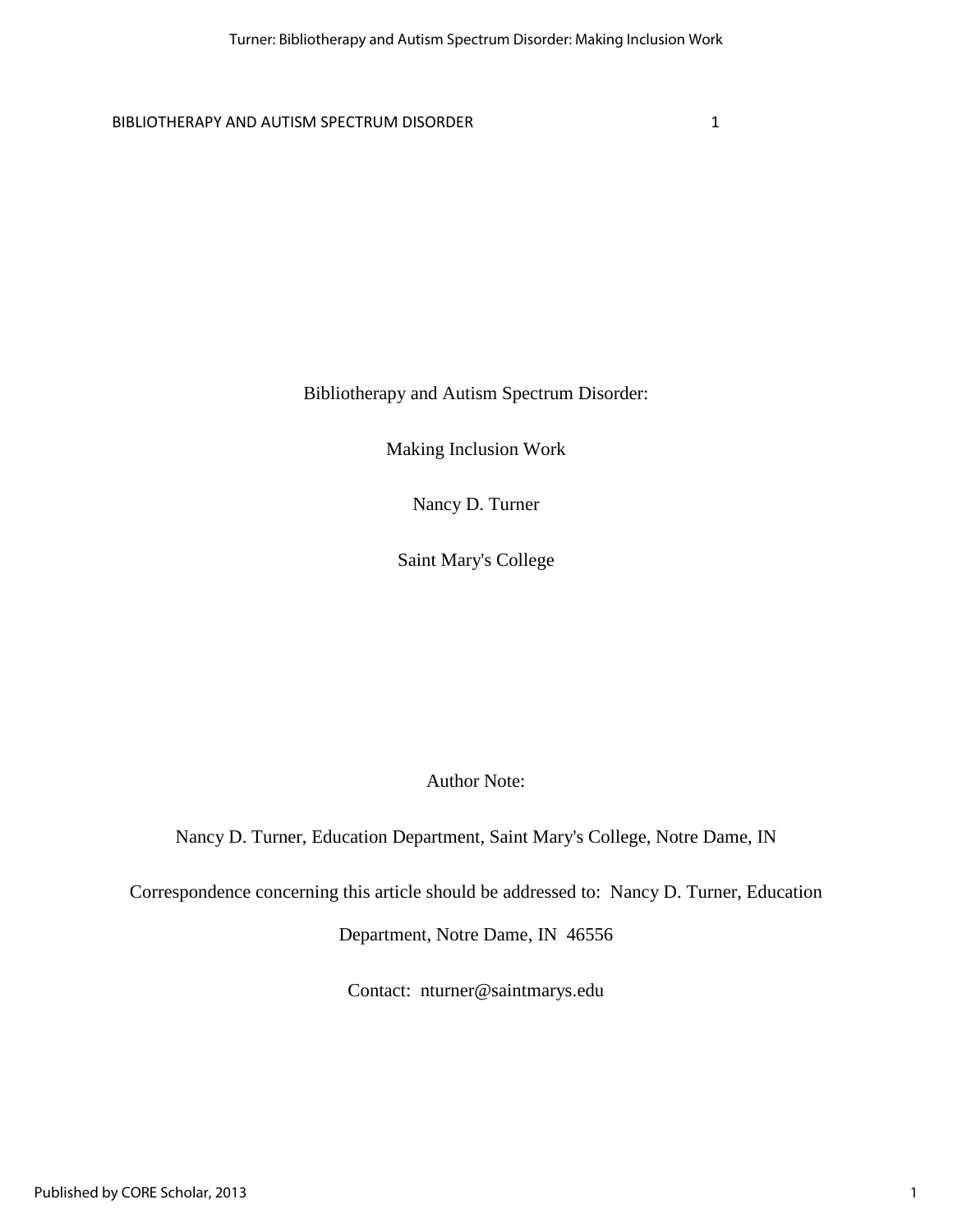#### Abstract

As the incidence of autism spectrum disorder increases and as the emphasis on inclusion for students with autism continues in schools, it is critical that professionals, parents, and community members work to provide consistent evidence-based practices across settings. Based upon research conducted through the National Professional Development Center on Autism (2009), there are twenty-four evidence-based practices for students with autism. One important practice for inclusive classrooms is that of Peer Mediated Instruction and Intervention (PMII). With the goal to increase quality interaction between individuals with and without disabilities, an initial step of PMII is to familiarize neurotypical peers with age-appropriate information regarding specific disabilities. Bibliotherapy using children's books featuring children with disabilities has been shown to be an effective way to sensitively relay important information. Specific to autism spectrum disorder, there are many children's books featuring children with autism that can be used as an integral part of PMII and that will maximize the inclusive experience for all.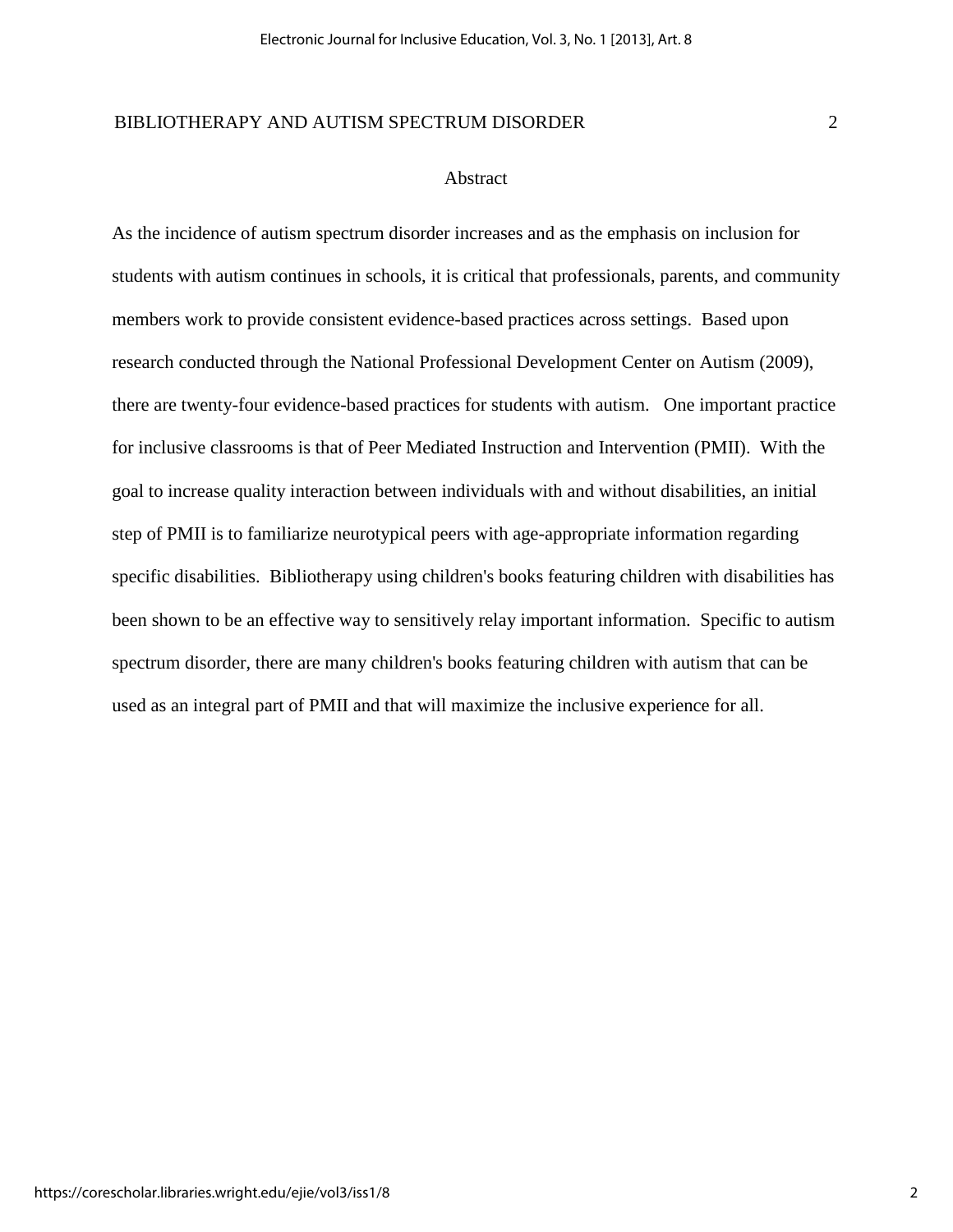Bibliotherapy and Autism Spectrum Disorder:

Making Inclusion Work

 In May of 2013, the clinical definition of autism was changed per the Diagnostic and Statistical Manual-5 (American Psychiatric Association, 2013). Rather than being one of five Pervasive Developmental Disorders as was outlined in the DSM-4, the current view is that autism is a spectrum of disorders ranging from mild to severe and characterized by varying levels of need. While the previous definition included three main characteristics required for a diagnosis (communication difficulties, social impairment, and restricted/repetitive behaviors), the revised definition combines communication and social deficits, and adds the second area of restricted/repetitive behaviors as a requirement for diagnosis. There are sub-factors that further delineate these areas, with a primary goal of the revision being a more clear description of the characteristics of an individual described as having autism and the level of support needed.

 Clarity of understanding is critical for parents, teachers, therapists, and community members who work with individuals with autism in a variety of capacities. Furthermore, as the incidence of autism is now 1/88 (Center for Disease Control and Prevention, 2013), it is imperative that parents and professionals have a full understanding of services, interventions, and other strategies evidenced as being effective. In school, where children with autism spend a large part of their days and where there is a multitude of relationships and dynamic daily interactions, having everyone on board to assist and provide structure for these students can significantly increase their experiences of success.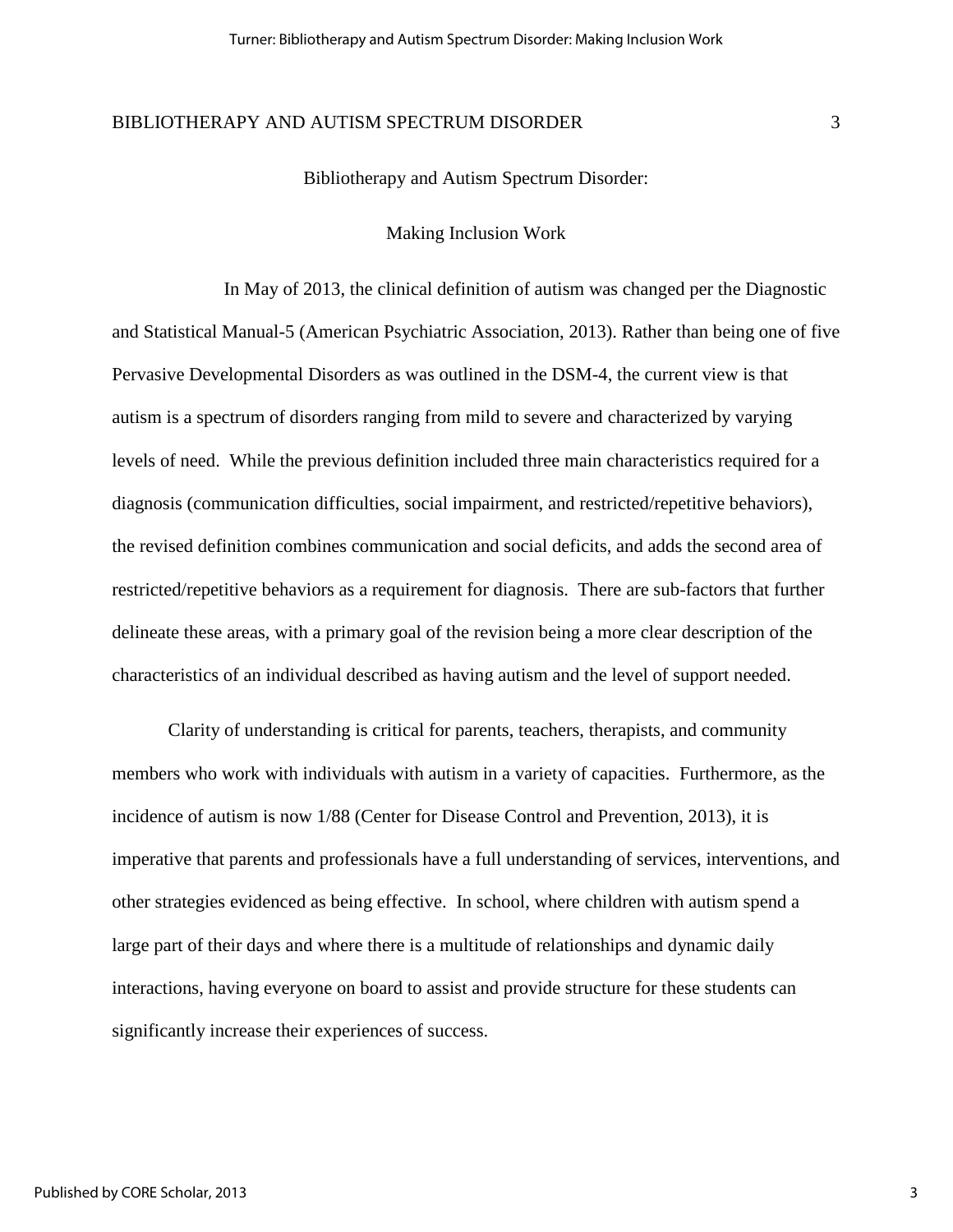According to Baron-Cohen (1989), most children with autism have difficulties in the area of Theory of Mind (ToM). Difficulties employing Theory of Mind mean that the individual is challenged to understand that others have independent minds and perspectives different from his/her own. "Social impairment and difficulty with social reciprocity – or understanding the back-and-forth nature of social interactions – is perhaps the single most defining feature of autism" (American Psychiatic Association, 2000, cited in Nietzel, Boyd, & Odom, 2008, p. 6). A manifestation of this is that students with autism may have difficulties initiating interactions and/or engaging in interactions. As taking turns and sharing class time allotted to student responses can be a struggle, students with autism may be misunderstood by peers, which in turn can decrease social interactions. Inappropriate behaviors (e.g., tantrums) or stereotypic behaviors (e.g., hand flapping) may be a response to not understanding social cues and may further isolate the child with autism.

Another area of challenge for some is in executive functioning, the "ability to go beyond whatever may be happening in the immediate environment and focus on planning, organizing, deciding what to pay attention to, choosing among alternative responses, and managing time" (Smith, 2014, p. 14). Although not specific to those with autism, and manifested differently in different individuals with autism, some characteristics of those with autism can be explained by problems in this area (Rajendran, G., & Mitchell, P., 2007). Impacting typical classroom expectations, the individual with may have difficulties deciphering steps involved in completing a task and/or resist change in routine. He/she may need adults or peers around him/her to provide prompts and cues as a way to help with task completion or transitions.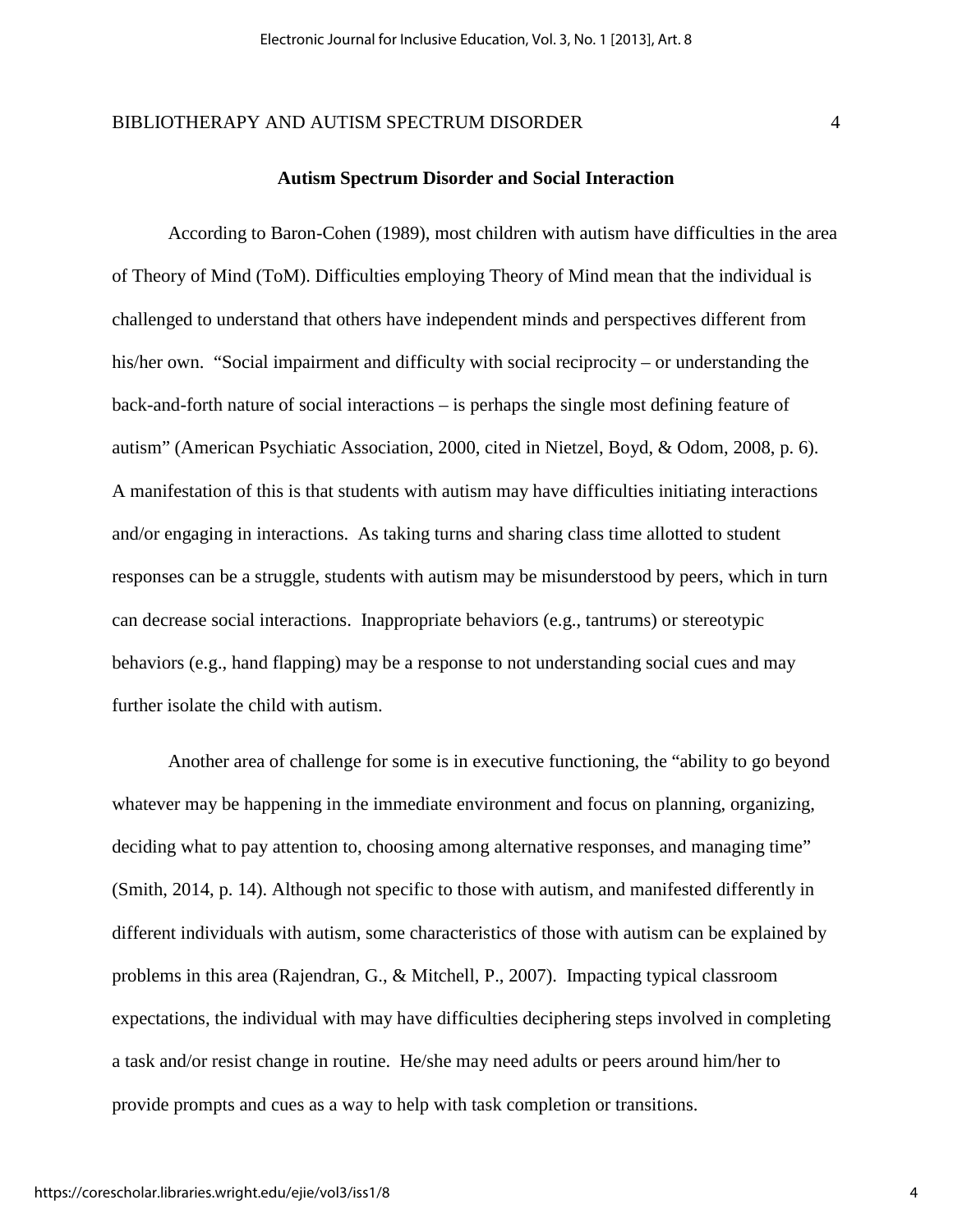Finally, those with autism may experience difficulties in the area of central coherence, according to Frith in 1989 (cited in Happé, 1997); this means that they may attend to details of things (e.g., stories, tasks, social cues), but struggle to understand the main idea. In the area of reading, they may have difficulty with interpretive comprehension, whereas the ability to remember facts may be superb. "The gist of a story is easily recalled, while the actual surface form is quickly lost, and is effortful to retain" (Happé, 1997, Central Coherence Theory section, para. 1). As simple language tends to lessen the confusion regarding a multitude of facts that these individuals may be processing, adults or peers in the environment can provide communications that are short and to the point as a way to help those on the autism spectrum.

### **Evidence-based Practice in the Inclusive Classroom**

The Individuals with Disabilities Education Act of 2004 mandates the "least restrictive environment" for students with disabilities; that is, students with disabilities should be educated with students without disabilities whenever possible. However, it is important to assess the degree to which students with disabilities will benefit from full or partial inclusion, and to make appropriate placement decisions based on individual cognitive, language, and behavioral factors. According to Smith (2012, p. 26), "the two best predictors of successful inclusion are overall level of functioning and severity of challenging behavior." With appropriate adaptations and modifications of curricula and instruction keeping in mind students' range of challenges and strengths, students on the spectrum can be academically successful. Given the opportunity to demonstrate their knowledge in a variety of ways, they can learn in a manner that both interests and motivates them. Additionally, there are social benefits for some children in an inclusive classroom. As students with disabilities have the opportunity to interact with age-appropriate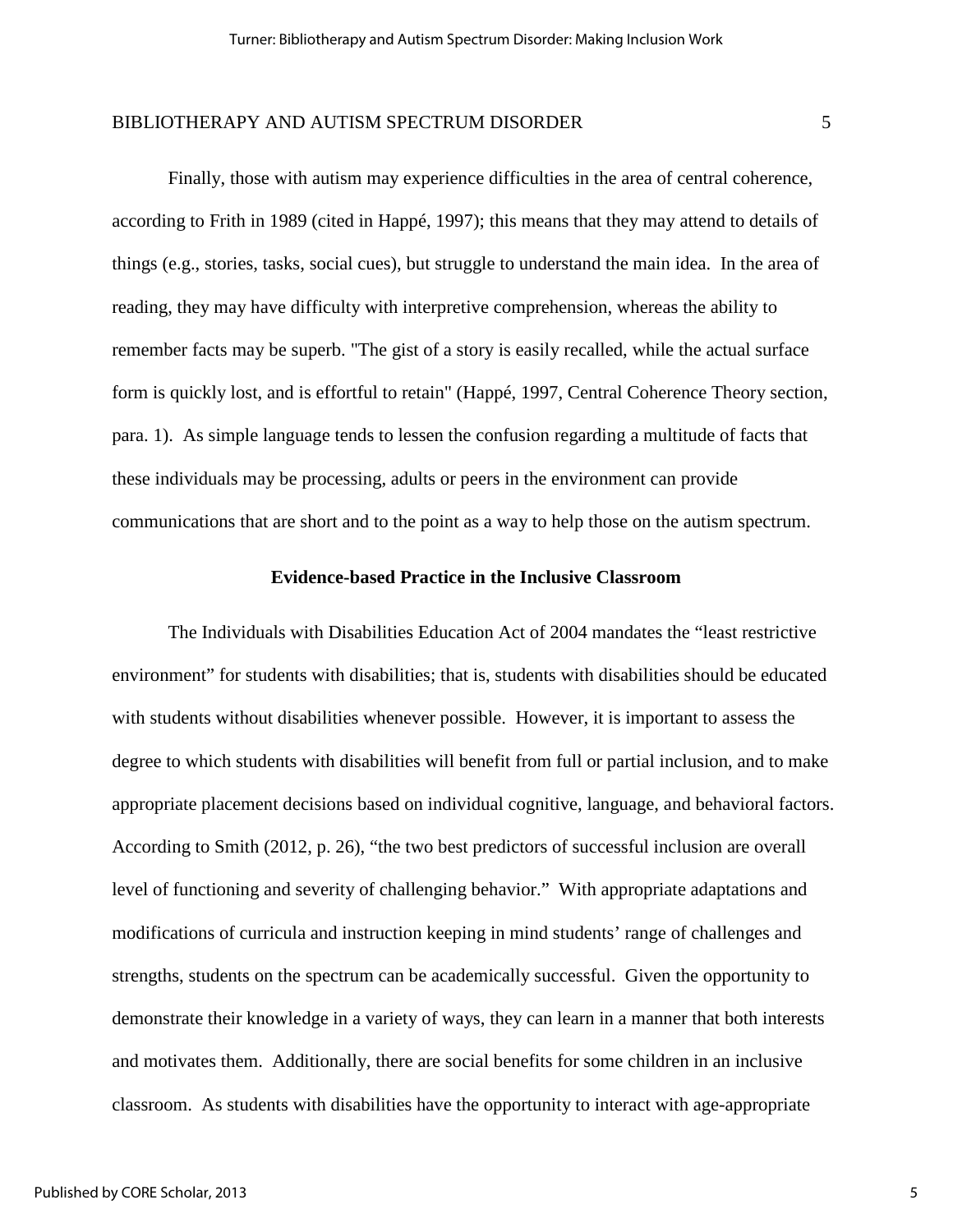peers, friendships develop. Moreover, students without disabilities may provide models of positive behavior for students with disabilities. Reciprocally, neurotypical peers may grow in their empathy and understanding of those with differences. To accomplish these academic and social/behavioral goals, it is critical that teachers and other professionals within the inclusive school environment use evidence-based practices.

 In 2008, the National Professional Development Center on Autism Spectrum Disorders, a multi-institutional organization, published results of a review of studies on instructional practices with individuals with autism from the years 1997-2007. The report identified twenty-four evidence-based practices, many of which are based on principles of behaviorism (http://autismpdc.fpg.unc.edu/content/briefs). Included in the list are Reinforcement, Extinction, Pivotal Response Treatment, Discrete Trial Training, and Task Analysis, among others. One practice specific to an inclusive community is Peer Mediated Instruction and Intervention (PMII). PMII is designed to "increase the social engagement with peers for children and youth with ASD" (Nietzel, Boyd, & Odom, 2008, p. 6). Although direct adult-initiated instruction is crucial to students learning new skills, peer intervention can serve to help those on the spectrum generalize their new learning to other situations (Smith, 2012). Given appropriate instruction, peers can serve in a variety of capacities as initiators of social interactions, tutors, buddies, or communication partners. A first step in instituting PMII is to carefully select peers who have good social skills and positive social interactions with individuals with autism Second, it is important to help peers to appreciate differences and to understand autism at a level appropriate to their age/grade level (Nietzel, Boyd, & Odom, 2008). A rationale for this is that as children recognize the characteristics of autism and develop empathy, they will be in a better position to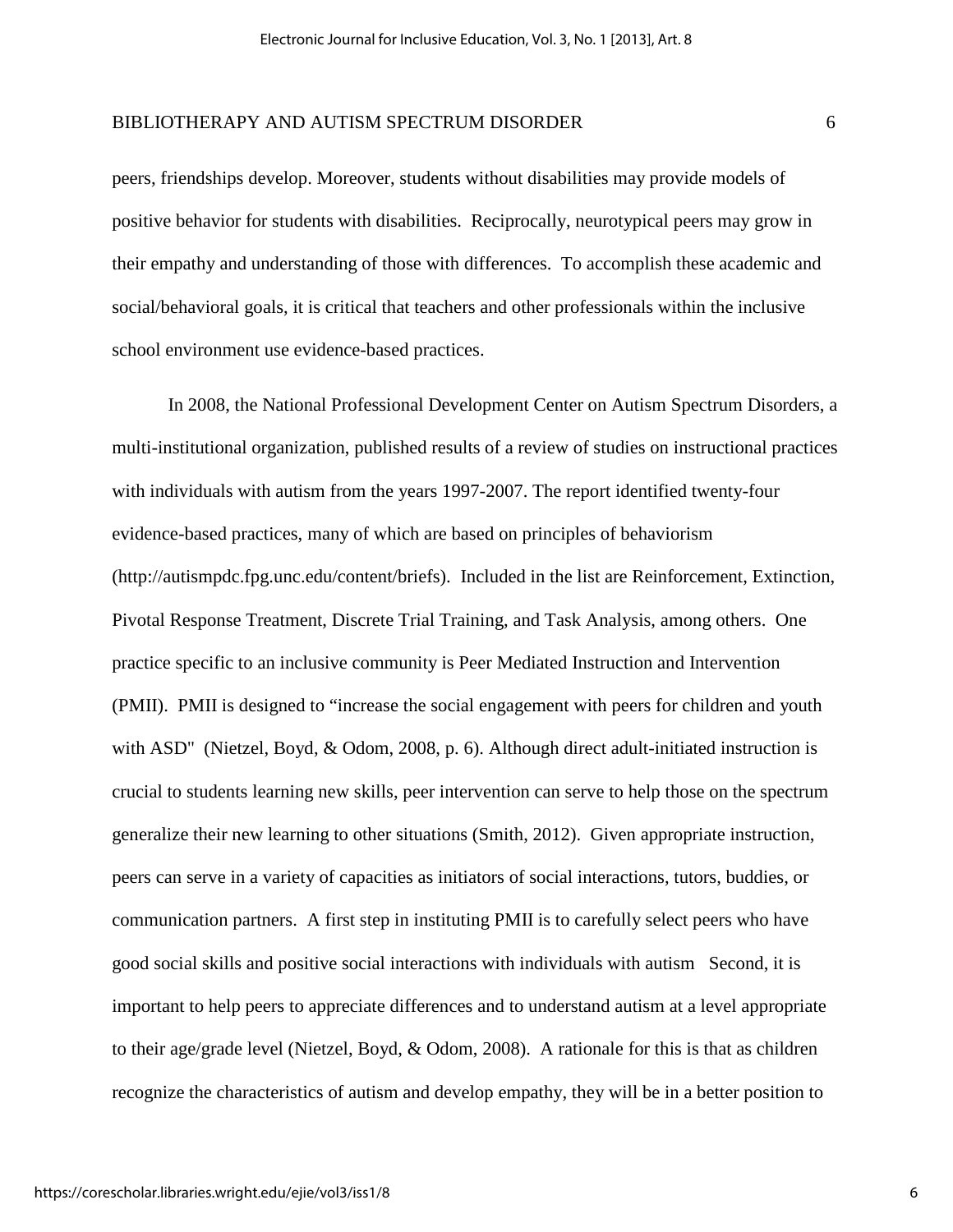support those on the spectrum. The discussion "will vary in content based upon the ages of the peers. For instance, in preschool the discussion will be very concrete and will focus on observable behaviors (e.g., 'Taylor needs help learning how to play with other kids, so we are going to teach him how.'). For school-age children, more detail about the specific characteristics of children with ASD can be given; however, the discussion should continue to focus on providing examples and observable behaviors" (Nietzel, Boyd, & Odom, 2008, p. 9). By directly teaching peers about autism and ways to interact with those with autism, interactions and generalizations are purposefully encouraged.

#### **Using Children's Literature in the Inclusive Classroom to Promote Understanding**

One way to introduce the idea of differences in an inclusive classroom is through the use of bibliotherapy. Bibliotherapy refers to the practice of using books to address certain issues in sensitive ways. Kate-Lynn Dirks addressed the range of topics addressed in children's literature in her 2010 article, "Bibliotherapy for the Inclusive Elementary Classroom;" these topics include divorce, death, homelessness, gay/lesbian relationships, and disability-related issues, among others. The benefits of using well-chosen children's literature in the inclusive classroom are vast. In her article, "Children's Literature Promotes Understanding," Melissa Thibault discussed the value of bibliotherapy in the inclusive classroom and contended that "books can heal. Books can promote understanding, provide context, and facilitate conversation." Turner and Traxler (2000, p. 10) noted: "Experiences with literature provide opportunities for children to view the world from various perspectives and to grow and develop in many ways."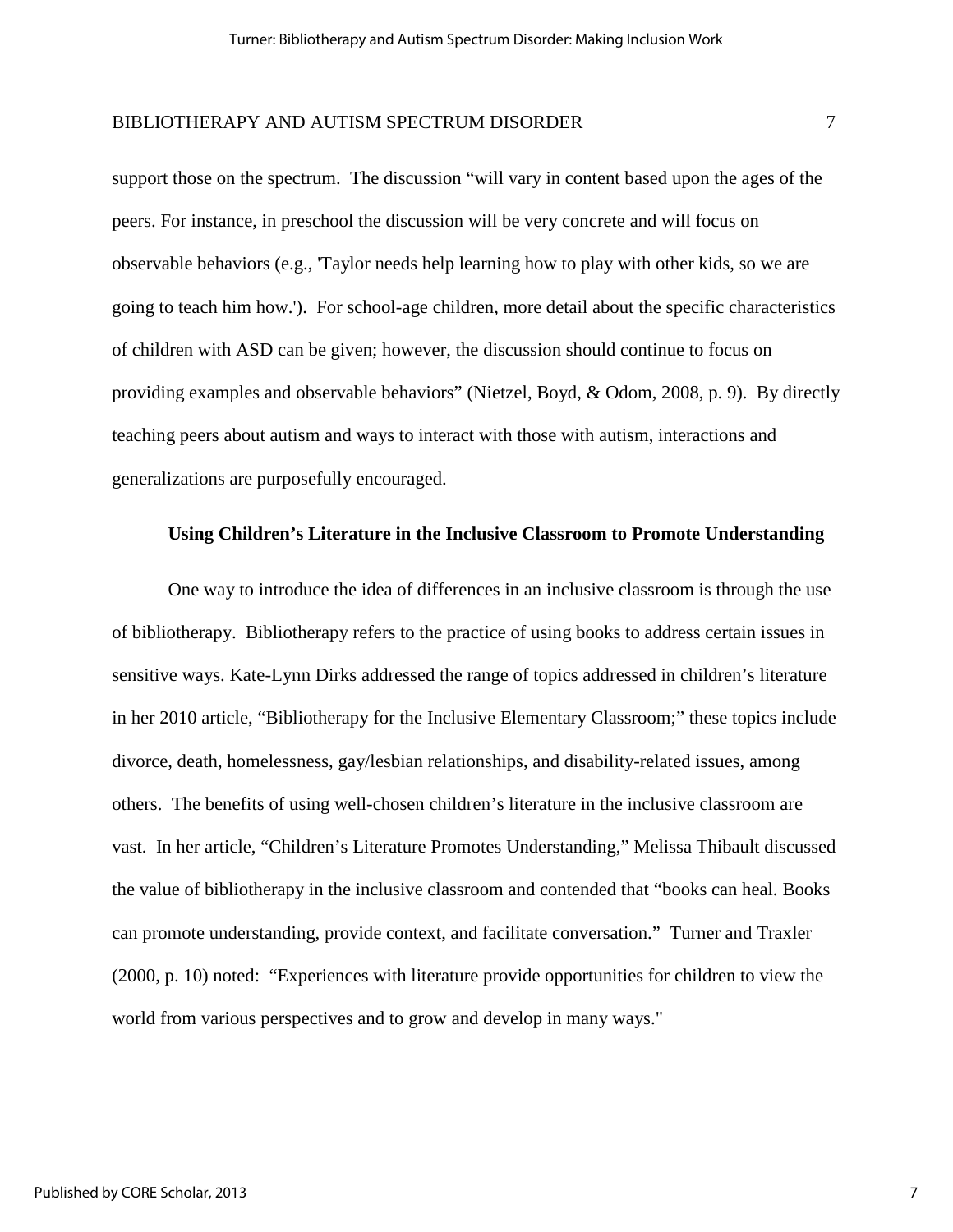When instituting Peer Mediated Instruction and Intervention, the use of literature specific to the topic of disabilities would be an effective way to promote awareness and understanding. There are many children's books that feature children with a wide variety of disabilities. The theme of many of the books is that the child with disabilities does have challenges, but that the individual also has many gifts. The books encourage empathy and understanding, while also telling an enjoyable and interesting tale. Iaquinta & Hipsky (2006, p. 211) offered the insight that the use of children's literature focusing on disability-related issues facilitates the idea that there are "multiple solutions to problems." According to Turner and Traxler (2000, p. 10), " An understanding of challenges faced by those with disabilities can be ascertained through interesting and creative use of this type of literature in the classroom."

Regarding the topic of autism, there is a plethora of recently published quality children's literature. While some books present the idea of embracing and celebrating general differences, others present more specific traits of those on the spectrum; communication, social, and behavioral differences are explored. Most books tell a story from the point of view of a sibling or a friend. The following is an annotated bibliography of children's books featuring children on the autism spectrum. As some children with autism have difficulties processing sensory information, one book focuses on an individual with sensory processing disorder. Examples of classroom response activities are included.

#### **Bishop, B. (2002). M***y friend with autism.* **Arlington, Texas: Future Horizons, Inc.**

The boy who has autism in this book is good at many things. He is smart, can play well, has good hearing, and good eyesight. As told by his friend, the boy also has things that are difficult for him because he has autism. Talking, understanding others' feelings, sharing, and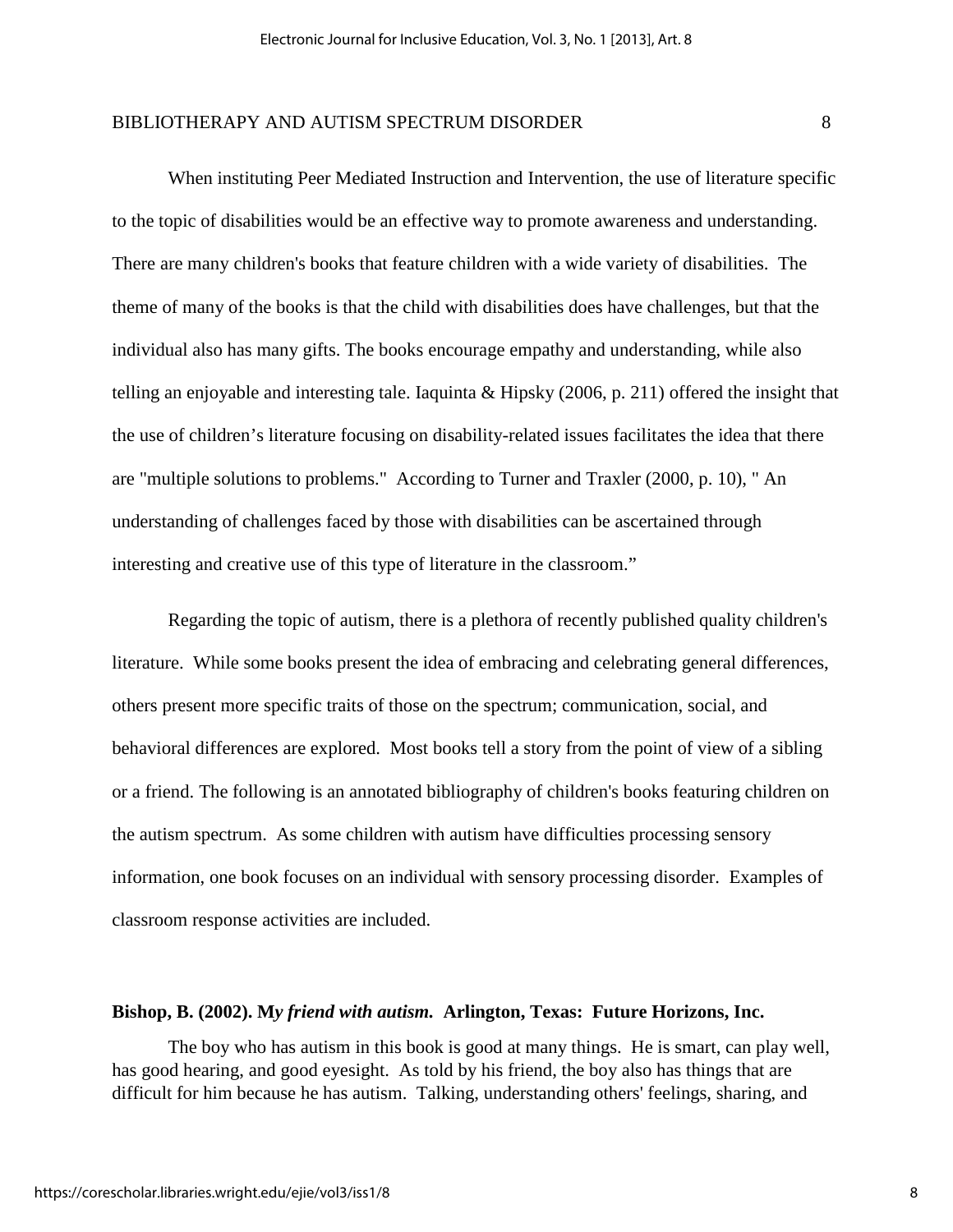change are hard, among other things. The story highlights ways to help a friend with autism- for example, reminding him that recess will be in a few minutes. Most importantly, the book emphasizes how the boy with autism loves to have friends. There is a "Notes for Adults" section

in the back of the book with addition information on characteristics of those on the autism spectrum.

\*What are some things that you are good at? What are some things that you find difficult? Make a list of 5 things in each category.

\*Think of some ways that you could help the boy in the classroom. Draw a picture of yourself helping the boy in some way.

\*Sometimes children like the boy with autism in this book, use APPs on an IPAD to help them. Design an APP that could help the boy with reading, writing, or math. Write a description of what your APP could look like.

# **Edwards, B., & Armitage, D. (1999).** *My Brother Sammy***. Brookfield, Connecticut: The Millbrook Press.**

 Told from his brother's perspective, this is the story of Sammy, a boy with autism. The boy is sometimes sad, sometimes embarrassed, sometimes lonely regarding the way that Sammy does not interact or play with him. Their mom says that Sammy is "special," but the boy says, "I do not want a special brother!" It's only when Sammy points to him and calls him a "special brother," that the boy starts to enjoy doing the things that Sammy likes to do.

\*What are some things that you like to do with your brother and/or sister? Draw a picture of you and him/her playing a favorite game.

\*Make a Venn diagram of what you like to do, what a sibling likes to do, and what you have in common.

\*Write an acrostic poem using the word SPECIAL. Use one descriptive word for a special person for each letter of the word.

\*Close your eyes and picture sunshine shimmering on the leaves of trees. What are some words to describe what you "see."

### **Ellis, M. (2005).** *Keisha's Doors.* **Austin, TX: Speech Kids Texas Press Incorporated.**

 This is a story of Keisha, as told by her big sister, Monica. Keisha used to talk and play with Monica, but eventually stopped talking. Now she doesn't know how to play with toys, doesn't seem to listen, and likes to rock back and forth. Eventually, the girls' parents are told that Keisha has autism. The therapist gives the family ideas to "open Keisha's doors;" as the family

.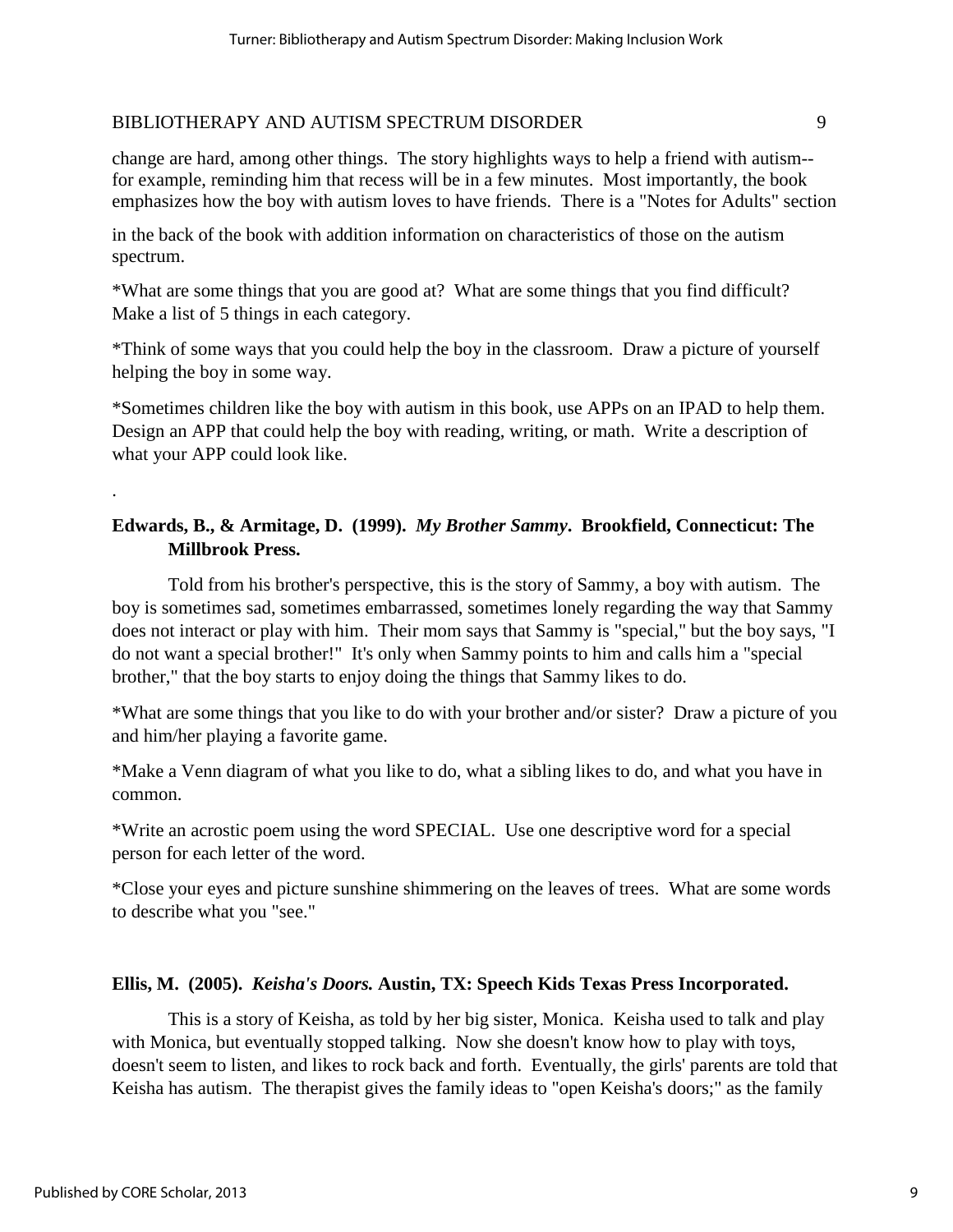\*Keisha's therapist talks about "face-to-face" and "hands-to-face" interaction. Can you think of other things that might help Keisha to communicate.

\*"Opening doors" is a phrase that is symbolic in this book; it means that Keisha's family finds ways to connect with Keisha. Can you think of other phrases that are symbolic of certain meanings? What are they?

\*Draw a picture of a door. Inside the door, write words to represent ways that Keisha might be helped through "open door ideas."

\*The story is written in both English and Spanish. Do you know Spanish or words from any other languages? Share a few words with a friend.

# **Ellis, M. (2005).** *Tacos anyone?* **Austin, TX: Speech Kids Texas Press Incorporated.**

 Written by Marvie Ellis in both English and Spanish, this book is the second in a series of books about children with autism. Told by Thomas about his younger brother Michael who has autism, he notes the ways the therapist helps Michael. For example, she teaches him sign language and has him do oral exercises. Following the therapist's lead, Michael starts to play more with Thomas. Michael really likes being a part of a "taco" (putting himself inside of many pillows), and he and Michael enjoy playing this game together. This is an entertaining story of two siblings who enjoy each other's company.

\*Write an acrostic poem using "BROTHER" or "SISTER" and for each letter, write one thing that you and your sibling like to do together.

\*Being inside of the "taco" helps Michael to feel better sometimes. What are some things that help you to feel better when you get upset?

\*Michael does not like getting paint on his hands. Is there anything that you do not like? How could you help Michael with an activity like painting if he was in this classroom?

\*The story is written in both English and Spanish. Do you know Spanish or words from any other languages? Share a few words with a friend.

# **Ely, L., and Dunbar, P. (2004).** *Looking after Louis.* **Morton Grove, Ill: Albert Whitman & Company.**

A story that depicts the advantages of including children with autism in the general education classroom, this story is of two boys: Louis who has autism and Sam, who does not. Told through the eyes of another classmate, the beginning of the story highlights Louis's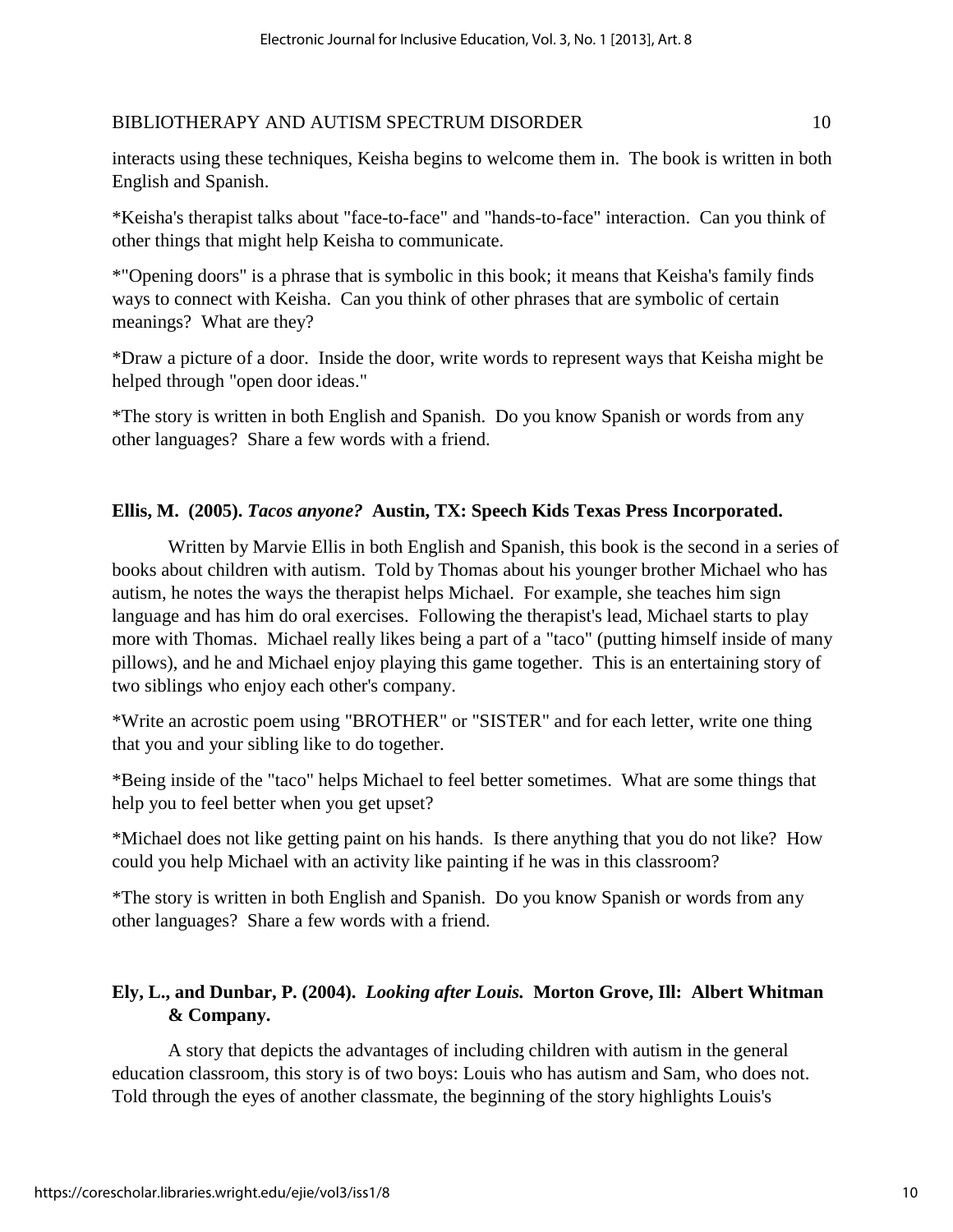echolalic language and other behaviors typical of those with autism. With the encouragement of peers, especially Sam, Louis begins to find friendship and enjoy social interactions. All the children begin to appreciate each other's strengths.

\*How can you help to include a new student in your classroom? Make a list of ways to do this.

\*Louis draws a picture of Sam and him playing soccer. Draw a picture of yourself playing your favorite game with a special friend.

\*The girl in this story says, "We're allowed to break rules for special people." Can you think of a reason it would be okay to break rules?

\*What do you think it meant when it said in the book that the sun shone through the classroom window? What was this a symbol for?

# **Frender, S., & Schiffmiller, R. (2007).** *Brotherly feelings.* **Philadelphia, PA: Jessica Kingsley Publishers.**

 The story is told from the perspective of an eight-year-old boy who has a brother (age 13) with Asperger's syndrome. It explores the emotions of a sibling to a child with autism, taking the reader through a range from "embarrassed" to "protective" and identifying common occurrences that make the boy feel that way. The book is a good selection to help a sibling of a child on the spectrum to realize that his/her feelings are normal.

\*Do you know of anyone who has a brother or sister with Asperger's syndrome? Autism? If so, ask that person if he or she has specific feelings to share.

\*Pick out two adjectives that are used in this book to describe feelings. Write a paragraph for each about what occurrences make you feel this way.

\*For each word you chose, draw a picture that symbolizes your feelings (similar to what is in the book).

\*It is important to let our feelings out in some way. Some ways are more appropriate than others. Choose two feelings and write or draw about a way to appropriately let these feelings out.

# **Gartenberg, Z. (1998).** *Mori's Story: A book about a boy with autism.* **Minneapolis: Lerner Publications Company.**

Telling the story of the many challenges a child with autism faces, this is a true story of Mori. His behavioral struggles are so severe that Mori's family seeks the help of other families to help them take care of Mori. Told by his brother, the joys and challenges faced by Mori and the other families are made more interesting through the addition of photographs of all.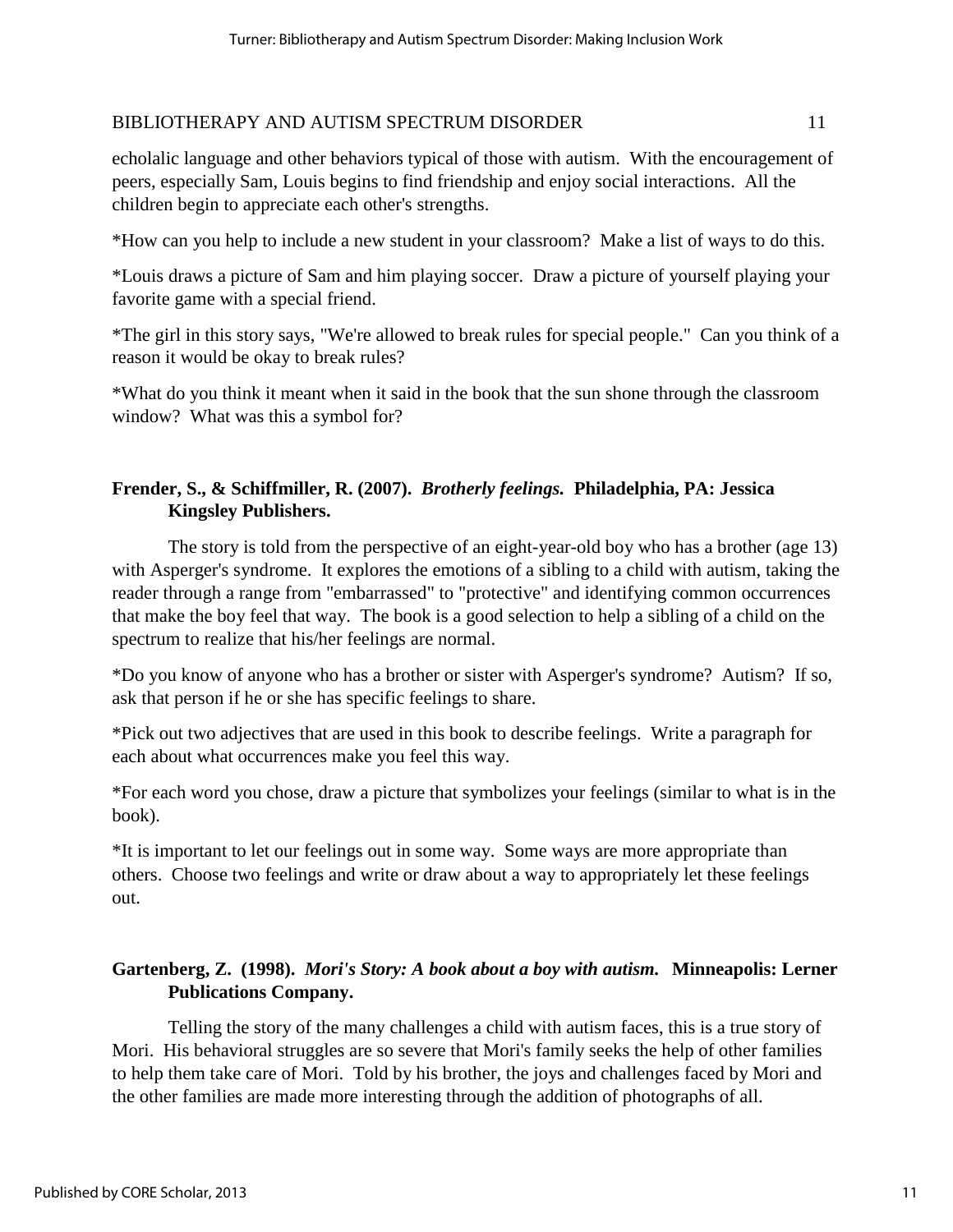\*Bring a photo of your family from home. Tell the class about it.

\*Using the class photos, compile a scrapbook entitled "Our Families."

# **Hoopman, K. (2013).** *Inside Asperger's looking out.* **London: Jessica Kingsley Publishers.**

Using images of animals to tell the story, the author of this book highlights things that are difficult for children with Asperger's syndrome. For example, the "scratching of pencil on paper" or the "buzz of a light" can bother them significantly. While telling an enjoyable and informational story, the author celebrates the unique personhood of those with Asperger's syndrome.

\*Choose your favorite animal from this book. Draw a picture of one thing you learned about Asperger's syndrome using this animal.

\*Think about the "Social Rules" that are shown on page 25. With a partner, make a list of 5 social rules for the classroom.

\*As it says at the beginning of the book, sometimes people with Asperger's syndrome react differently to what is seen or heard. Discuss what you heard about this. Then, talk with a partner about any similar extreme like or dislike that you have.

# **Larson, E.M. (2008).** *The Chameleon Kid.* **Shawnee Mission, Kansas: Autism Asperger Publishing Company.**

Using cartoon-like characters, this story brings to light the many feelings experienced by individuals with autism that often result in a meltdown. Encouraged to be a "chameleon kid" in response to an approaching meltdown, the book gives suggestions for approaches and techniques to help with feelings of frustration. For example, the child is encouraged to "take a hike" and not "have a cow." In addition to providing strategies, the book explains the meanings of many idioms.

\*A chameleon is an animal that changes colors to match the environment. Why do you think the author is encouraging a child with autism to act like a chameleon?

\*Do research on the internet about chameleons. Write 6 sentences telling facts about chameleons.

\*In the book, "Meltdown" is depicted as a monster-like character. What are some other things you might show as a monster? Think about a pleasant character you could use to display pleasant things. Draw a picture of this character.

\*Do you have any other suggestions for others to help them control their meltdowns?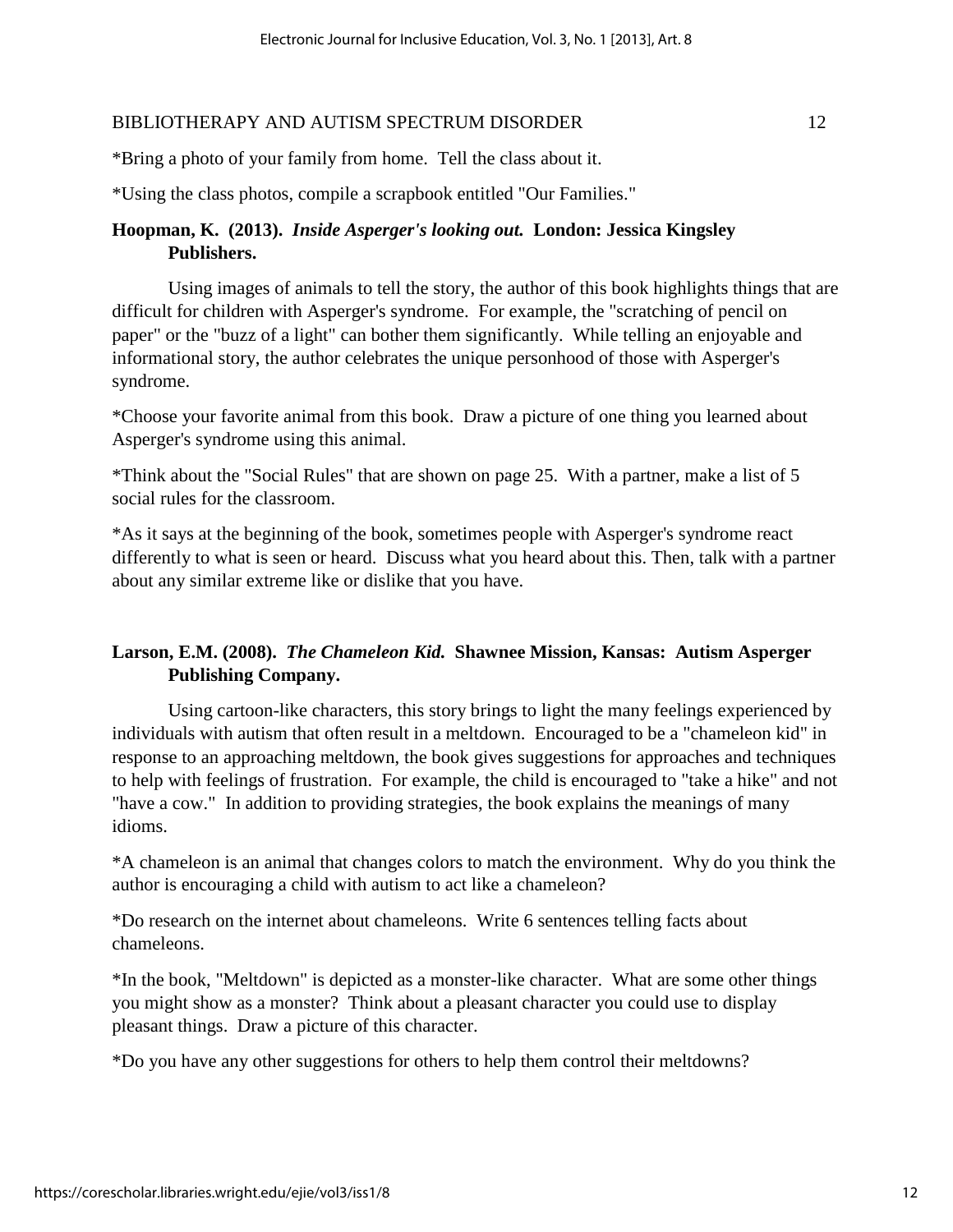#### **Lears, L. (1998).** *Ian's walk - A story about autism***. Morton Grove, IL: Albert Whitman.**

Ian is described by his older sister Julie as someone whose "brain doesn't work like other people's." He sees, hears, smells, feels, and tastes things differently. Ian goes for a walk to the park with his two sisters and disappears as they're waiting for pizza. When Julie thinks the way Ian does, she finds him lying under a huge bell ringing the gong. They are so relieved to find Ian that they walk home his way -- lining up stones at the pond, smelling the bricks of the post office, and watching the fan at the diner. Julie thinks she sees Ian smile when they finally get home.

\*Ian watches the ceiling fan in the diner, smells the bricks of the post office wall, feels the stones on the ground press against his cheek as he lies on the ground, and chooses to eat dry cereal rather than fast food. Try some of the things that Ian finds interesting.

\*If you could do something special with your brother, sister, or friend, what would it be? Make a card inviting him or her to do that activity.

## **Luchsinger, D.F. (2007).** *Playing by the rules: A story about autism***. Bethesda, MD: Woodbine House.**

 Jody and her brother, Josh, who has autism, receive a visit from their Great Aunt Tilda. As Aunt Tilda tries to interact with the children, she does not understand Josh's special "rules;" for example, Josh only likes animal games, and gets upset when his plastic animal toys are not in order. Jody helps Aunt Tilda learn the rules and interpret Josh's communication attempts through Picture Exchange Communication System (PECS). It is a special day, and in the end, Jody and Josh have fun with Aunt Tilda.

\*Do you have a special aunt or uncle you like to play with? What do you like to do with him/her when he/she visits?

\*Certain things make Josh upset, for example, when his toys are rearranged. What types of things make you upset. Draw a picture of yourself in this situation and what you can do to feel better in that situation.

\*Josh uses the Picture Exchange Communication System (PECS), which are pictures that people with autism can use to communicate their wants and needs. Draw 4 pictures that might help Josh communicate his needs in this classroom.

#### **Morre-Mallinos, J. (2008).** *My Brother is Autistic.* **Hauppauge, NY: Barron's.**

 The story is about a boy whose brother Billy has autism. When Billy embarrasses him in the lunchroom by his behaviors (e.g., lining up cookies, becoming upset), Billy runs away from him. His teacher helps the rest of the students to understand autism by showing pictures of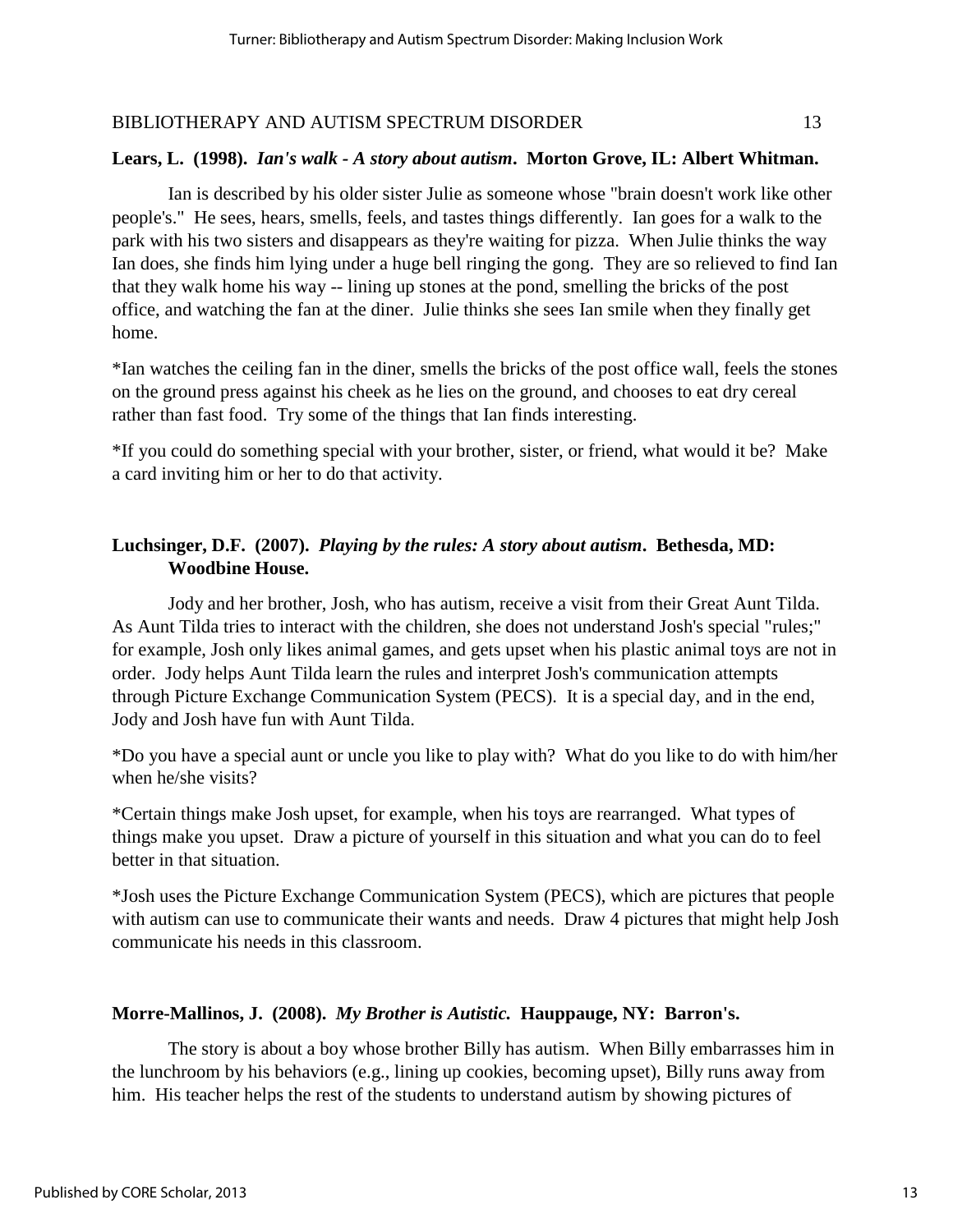individuals who have special talents and who also have autism. The boy comes to appreciate Billy not only for who he is, but for who he might become. The story is particularly good for siblings of children with autism.

\*Draw a picture of yourself doing something that you are really good at. Share your picture with a friend.

\*If Billy was a student in your school/class, how could you help him? How does an understanding of autism help you to help him?

\*Have you ever been embarrassed by a brother or sister's behavior? Share your experience. What might have helped you in that situation?

\*Pretend you are the boy and write a letter to Billy expressing your feelings. What could you say to Billy to make him feel better? to apologize for leaving him?

# **Peralta, S. (2002).** *All about my brother.* **Shawnee Mission, KS: Autism Publishing Company.**

 Written from the perspective of Sarah, the sister of Evan who has autism, the book is a heartwarming story of her observations of her brother. The story is told through text and through Sarah's drawings. Sarah tells of how her brother likes to play with sticks, jump on the bed, and imitate clapping. She also tells of the words that the therapist uses to describe these behaviors (e.g., "motor imitation"). A beautiful relationship is described as Sarah says that she is Evan's best teacher. This story would be helpful for siblings of children on the autism spectrum.

\*Sarah tells a story with her drawings. Draw a series of at least 5 drawings telling a story about your family, a sibling, or a friend.

\*Sarah includes her email address at the back of the book. Write a pretend email to Sarah, asking her something you would like to know about her experiences with Evan.

\*Make a Venn diagram of things that Evan likes to do and that you like to do. What things do you and Evan have in common?

\*Sarah says that Evan cannot talk. What do you think Evan would say to Sarah if he could? Write at least four sentences describing what you think he would say.

# **Rosner, D.M. (2007).** *The China doll.* **Sun River, Montana: Jigsaw Press.**

 Comparing children with autism to a china doll, this story makes the point that although appearing different and fragile, the doll really has much to offer. For example, the doll has sparkling eyes that shine with real diamonds. As Emily, the girl in the story, plays with this doll,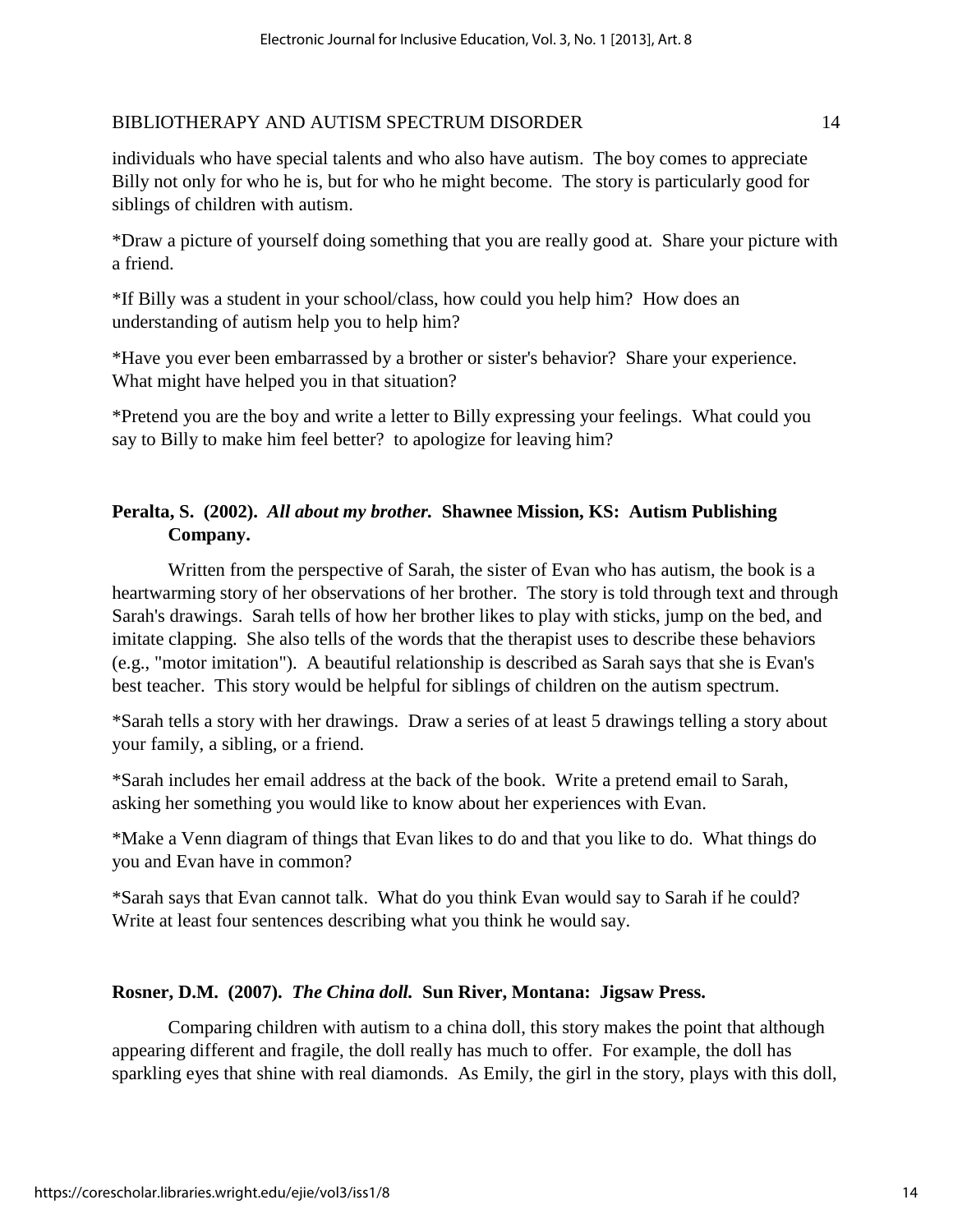she heeds her mother's advice when she says, "Just because he's different, that doesn't mean you can't enjoy him."

\*Do you have a toy that you didn't particularly like at first, but that you grew to love? Tell a friend about it.

\*Make a chart with two columns. On one side, list things that Emily did not like about the doll. On the other side, list things that she did like.

\*In this story, the doll is a symbol of a friend who might be a little different. Can you think of a symbol for something that you could write a story about? Try to write a story!

# **Schnurr, R.G., (1999).** *Asperger's huh? A child's perspective.* **Ontario, Canada: Anisor Pubishing.**

The boy in this story tells his story of his life with Asperger's, from being diagnosed as a younger child to his experiences in school. He tells how some things are just hard for him and

how those around him emphasize the acronym FAAT: F stands for "flexibility," A stands for "Adaptable," A stands for "Appropriate," and T stands for "Trust Someone." Spoken from the perspective of a child with Asperger's, this story makes the reader realize the challenges and joys of children who have this disorder.

\*The boy in this story has an acronym (FAAT) that stands for all of the things he has to remember. Can you make an acronym that might stand for all the things you have to do in a day

The boy likes weather. Do you have an interest that you like talking about? Draw a picture of yourself doing something that you like to do.

\*According to the storyteller, sometimes "big things turn into little things" for children with Asperger's. Has this every happened to you? How did you feel?

# **Shally, C., and Harrington, D. (2007).** *Since we're friends: An autism awareness book.*  **Hong Kong: Awaken Specialty Press.**

This is a delightful story of two boys, one with autism and one without. Matt, who has autism, has trouble following directions, worries a lot, and gets upset if someone takes his favorite swing. He is interested in animals and loves to talk about them. The boy without autism goes out of his way to include Matt in many activities, especially when left out by others. The book presents the many contributions to friendship that a child with autism can make.

\*What games do you and your friends like to play? Draw a picture of this.

\*Write a plan to do one nice thing for others each day of next week.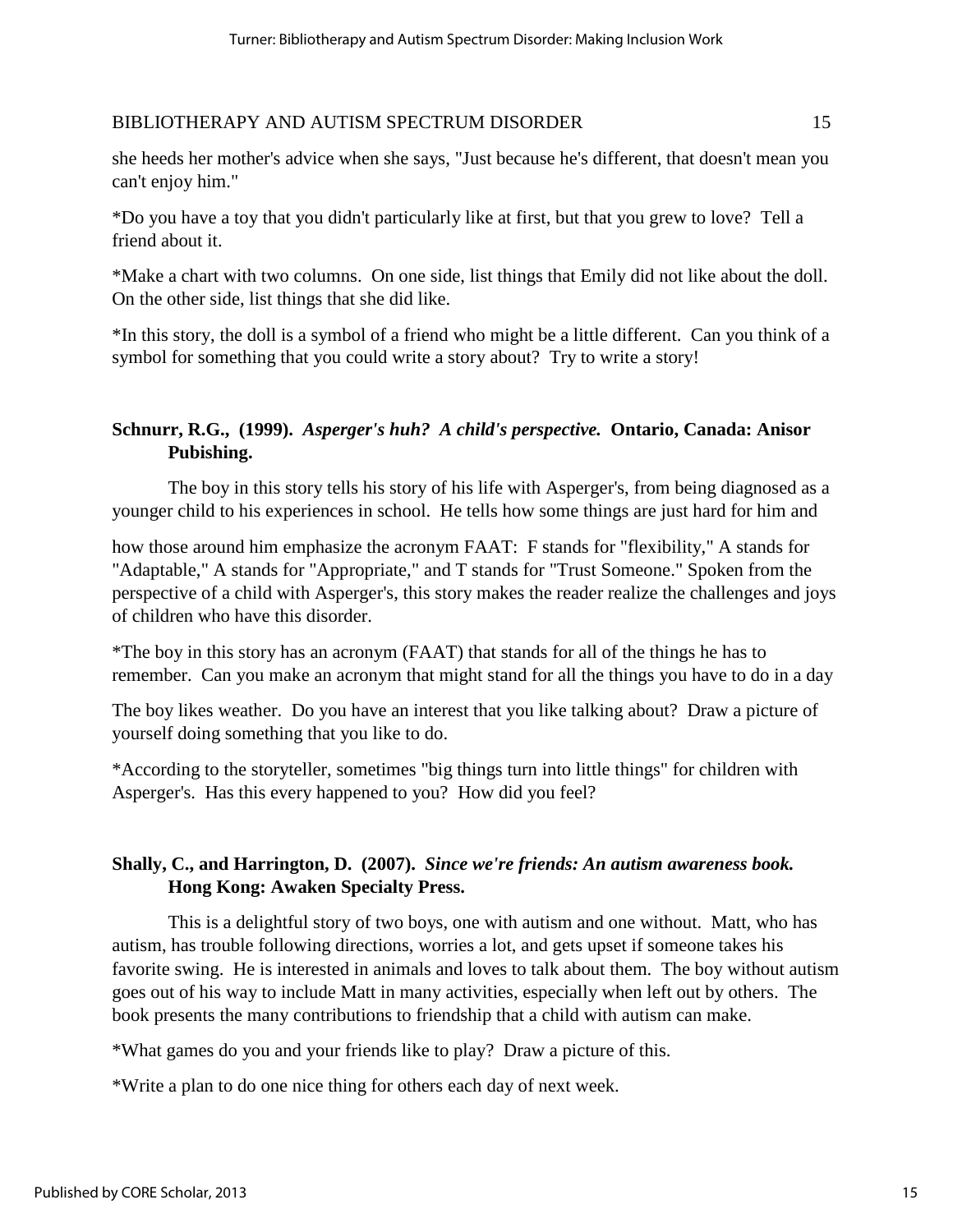\*Write directions for making a sandwich that Matt could follow.

\*Make a list of nice things you could do for someone on the playground.

\*Matt is very interested in animals. Draw a picture of your hobby or special interest.

## **Shapiro, O. (2009).** *Autism and me: Sibling Stories.* **Morton Grove, Illinois: Albert Whitman and Company.**

The author of this book has interviewed many children with autism and tells their stories. They tell of their everyday life, their challenges, and the many rewards that come from having and loving a sibling with autism. This book would be helpful in encouraging children in similar situations to share their feelings and stories.

\*The author uses real photographs to accompany each story in this book. Bring in a photograph of you and a sibling and write a story about the picture.

\*Make a class photograph book using all the pictures from the above activity.

\*Many of the children in this book help their siblings in various ways. What are some ways that you can help a sibling when he/she is experiencing difficulty?

#### **Thompson, M. (1996).** *Andy and his yellow frisbee.* **Bethesda, MD: Woodbine House.**

Andy is a young boy with autism who spends his recess time spinning a yellow frisbee. Sarach, a new girl at school, is curious about why Andy spins the frisbee and gently approaches him. Rosie, Andy's sister, protectively looks on and worries about how Andy will react. He doesn't respond negatively, and Rosie is hopeful about his next encounter with Sarah. Sarah and Rosie become friends in the end.

\*With a peer, discuss the importance of acceptance and understanding. How did Sarah show Andy acceptance of his behavior?

\*Write a dialogue that you might have with someone about a favorite toy. What would you say or ask your friend about his/her toy?

# **Veenendall, J. (2009).** *Why does Izzy cover her ears? Dealing with sensory overload.*  **Shawnee Mission, Kansas: Autism Asperger Publishing Company.**

 Izzy is a first grade girl with a sensory processing disorder. She tells of the challenges she faces in her classroom with loud noises, bright lights, and people bumping into her. Her teacher and occupational therapist help her by modifying the environment and giving her strategies to cope. Sometimes Izzy goes to the "motor room" where she can swing, crash, and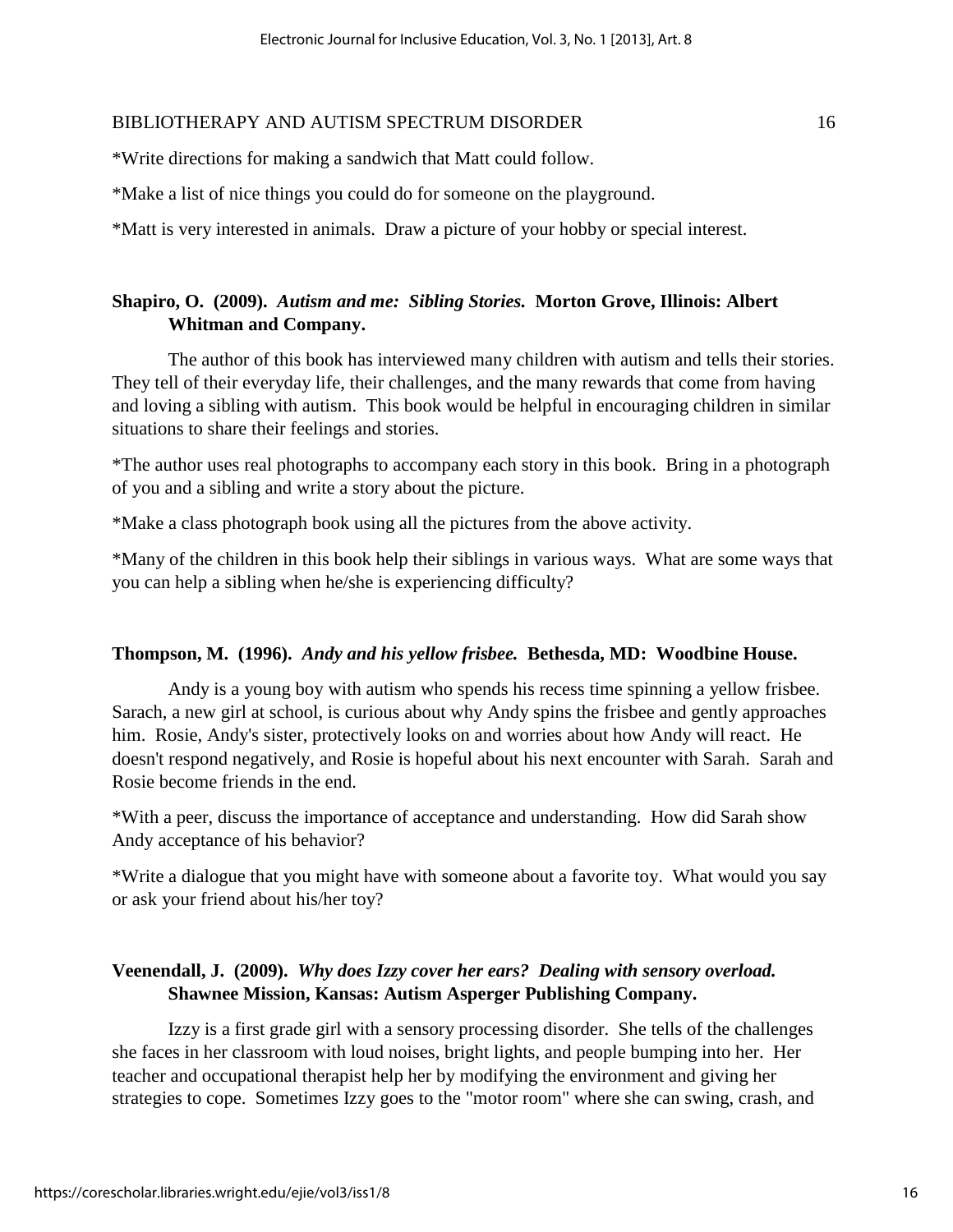jump. When she is at home, Izzy also knows how to "cool off." Told in kid-friendly language, Izzy's story will help children understand the difficulties faced by children with sensory processing disorder.

\*Izzy is bothered by loud noises, bright lights, and bumps. What are some things that you could do to help Izzy if she was in our classroom?

\*Try wearing a headset. Does the headset block the sounds around you?

\*Try turning on the TV loud, having everyone in the classroom talk at once, and flashing the classroom lights. This is what Izzy faces. How do you feel? Write a paragraph describing your feelings.

# **Watson, E. (1996).** *Talking to angels.* **San Diego, CA: Harcourt Brace and Company.**

 Christina has autism. As told by her sister, she notes how Christina likes to do what she does, say what she says, and sometimes can be heard softly "talking to angels." Christina and her sister are best friends. Simple, colorful illustrations highlight the simplicity and goodness of the girls' relationship.

\*Do you have a sibling or best friend that you like to do things with? Draw a picture of yourself and your sibling/friend.

\*What do you think Christina says when she "talks to angels?" Write a paragraph about what you think she might be saying.

\*This book tells a little about children who have autism. Knowing these things, what are some ways that you could help a child with autism?

# **Wilson, L.F., (2012).** *A-U-T-I-S-T-I-C How silly is that!* **Arlington, TX: Future Horizons.**

Told by a boy with autism, he makes the point that autism is just one aspect of his life. Using words like "brown-hair-tistic" and "south-paw-tistic," he describes his many characteristics in an entertaining way. Most importantly, he focuses on the idea that he doesn't need any labels at all- he is just a "brilliant person with autism."

\*Make a list of all of your characteristics. Draw yourself, showing two or three of these.

\*Make a collage of images that represent your characteristics.

\*Make an identity quilt to show your character traits.

\*Think about labels that are used to describe people. What is good about labels? What is bad?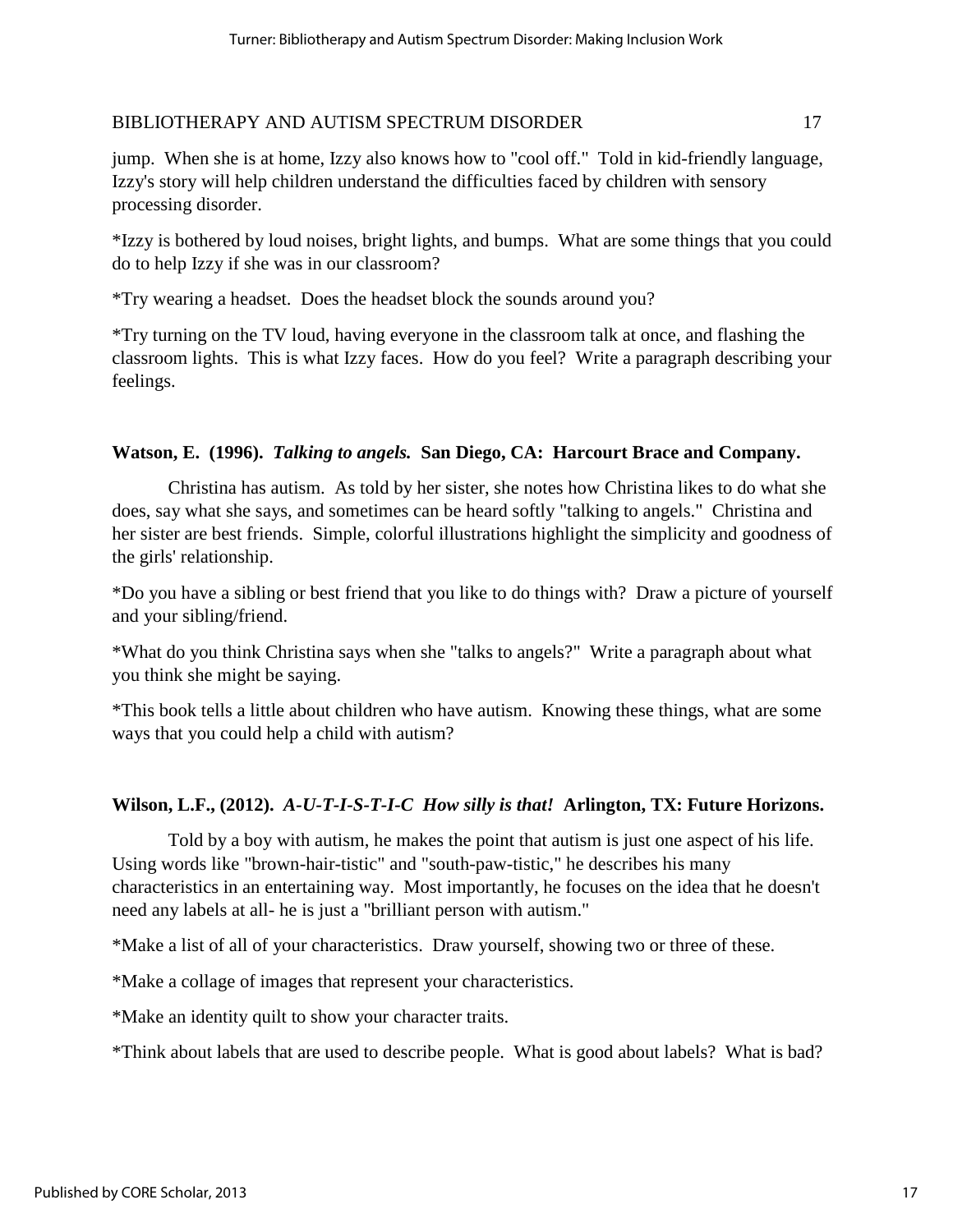#### **Wine, A. (2005).** *What it is to be me!* **Fairdale Publishing.**

In simple words, Danny tells what it is like to have Asperger's syndrome. He describes that some things are easy for him and others are difficult. In the end, he says, "I am proud to be an Asperger kid. It is what makes me. . .ME!"

\*Even though Danny finds some things difficult, he is proud of who he is. What are some things that you find difficult?

\*Write a paragraph entitled, "I am proud to be me." Tell a friend about your paragraph.

\*Make a collage of pictures of all the things you are proud of yourself for. For example, what are you good at? Share your collage with the class.

\*Make an identity quilt to show your character traits.

#### **Conclusion**

Using children's literature featuring children with disabilities in the inclusive classroom can be an effective way to bring age-appropriate information to children, while telling enjoyable stories. Specific to autism spectrum disorder, there are many books that sensitively present the challenges and gifts of those with this disability. Using response activities including teacherguided conversation can be the key to setting the foundation for Peer Mediated Instruction and Intervention. An evidence-based practice as identified by the National Professional Development Center on Autism Spectrum Disorder, Peer Mediated Instruction and Intervention affords students with and without disabilities the opportunity to increase interactions, social engagement, and meaningful communication. As the inclusive classroom is the optimal setting for many children with autism, investment by peers as well as teachers, parents, and other professionals, can create successful experiences for all.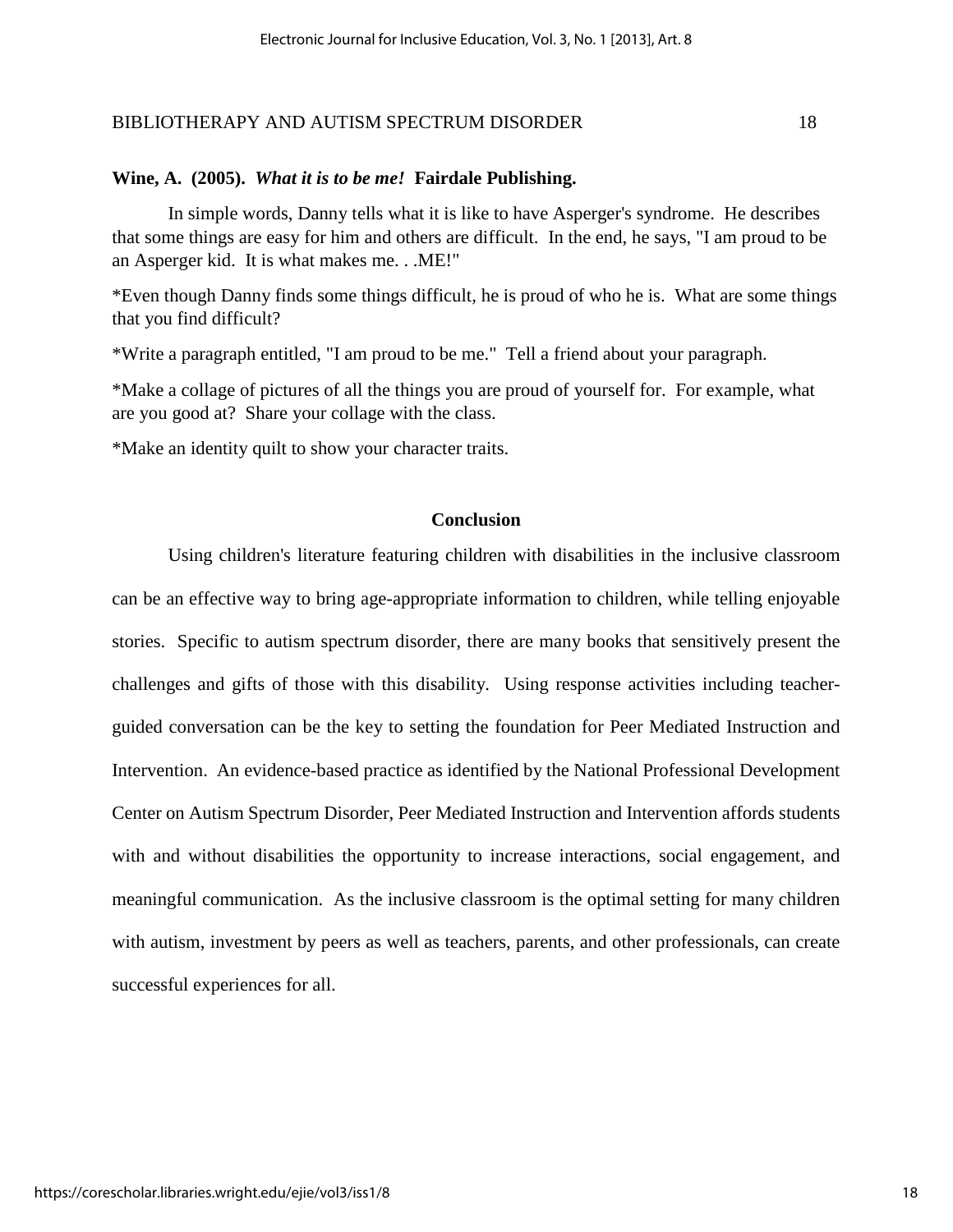#### References

- American Psychiatric Association. (2013). *Autism Spectrum Disorder*. Retrieved from: http://www.dsm5.org/Documents/Autism%20Spectrum%20Disorder%20Fact%20Sheet. pdf..
- Baron-Cohen, S. (1989). The autistic child's theory of mind: A case of specific developmental delay. *Journal of Child Psychology and Psychiatry*. 30(2), 285-97. doi: 10.1111/j.1469- 7610.1989.tb00241.x
- Center for Disease Control and Prevention. (2013). *Autism Spectrum Disorders*. Retrieved from: http://www.cdc.gov/ncbddd/autism/data.html.
- Dirks, K. (2010). "Bibliotherapy for the Inclusive Elementary Classroom" (2010). (Senior Honors Theses*).* Eastern Michigan University.
- Happé, F. (1997). Autism: Understanding the mind, fitting together the pieces. SGDP Research Centre, Institute of Psychiatry, London, UK.
- Iaquinta. A., & Hipsky, S. (2006). Practical bibliotherapy strategies for the inclusive classroom, *Early Childhood Education Journal*, *34(*3), 209-213. Retrieved from: eric.ed.gov/?id= EJ757566.
- Iland, E. (2011). *Drawing a blank: Improving comprehension for readers on the autism spectrum.* Shawnee Mission, Kansas: Autism Aspergers Publishing Company.
- Neitzel, J., Boyd, B., Odom, S. L., & Edmondson Pretzel, R. (2008). Peer-mediated instruction and intervention for children and youth with autism spectrum disorders: Online training module (Chapel Hill: UNC-Chapel Hill, National Professional Development Center on Autism Spectrum Disorders, FPG Child Development Institute). In Ohio Center for Autism and Low Incidence (OCALI), *Autism Internet Modules*, Retrieved from www.autisminternetmodules.org. Columbus, OH: OCALI.
- Ozonoff, S., Pennington, B. F., & Rogers, S. J. (1991). Executive function deficits in highfunctioning autistic individuals - relationship to theory of mind. *Journal of Child Psychology and Psychiatry and Allied Disciplines, 32*(7), 1081-1105. doi: 10.1111/j.1469-7610.1991.tb00351.x
- Rajendran, G., & Mitchell, P. (2007). Cognitive theories of autism. *Developmental Review, 27*(2)*,* 224-260.
- Smith, T. (2012). *Making inclusion work for students with autism spectrum disorders: An evidence-based guide.* New York, NY: The Guilford Press.
- The National Professional Development Center on Autism (n.d.) *Evidence-based Practices Briefs.* Retrieved from: http://autismpdc.fpg.unc.edu/content/briefs